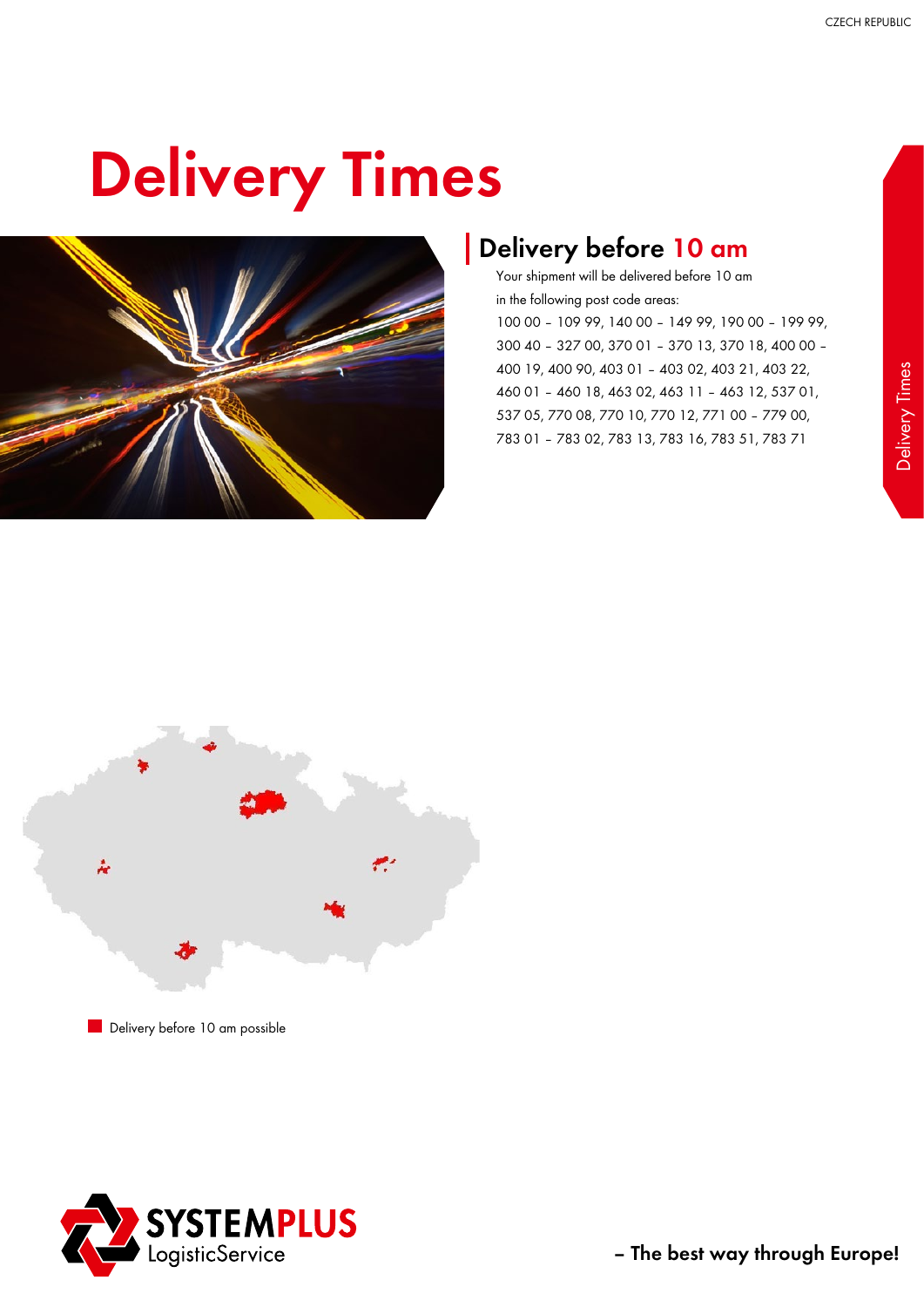# Delivery Times



### Delivery before 10 am

Your shipment will be delivered before 10 am in the following post code areas: 01000-99999 exept of 18528-18609



Delivery before 10 am possible

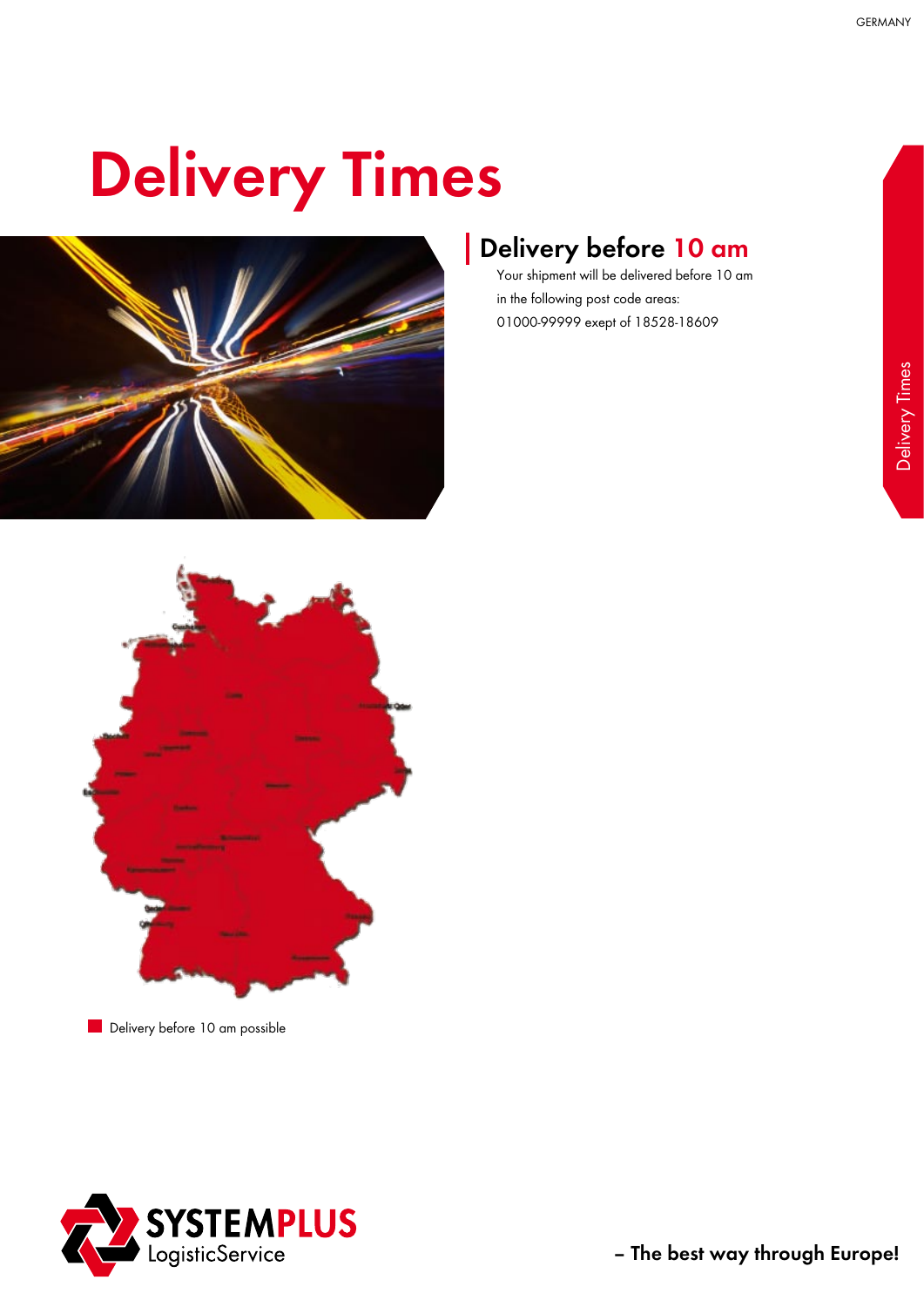## Delivery Times



#### Delivery before 10 am

Your shipment will be delivered before 10 am in the following post code areas: 1100-2764, 3345-3377, 5211-5280, 5310-5332, 5801-5899, 7201-7259, 7351-7382, 8001-8094



Delivery before 10 am possible